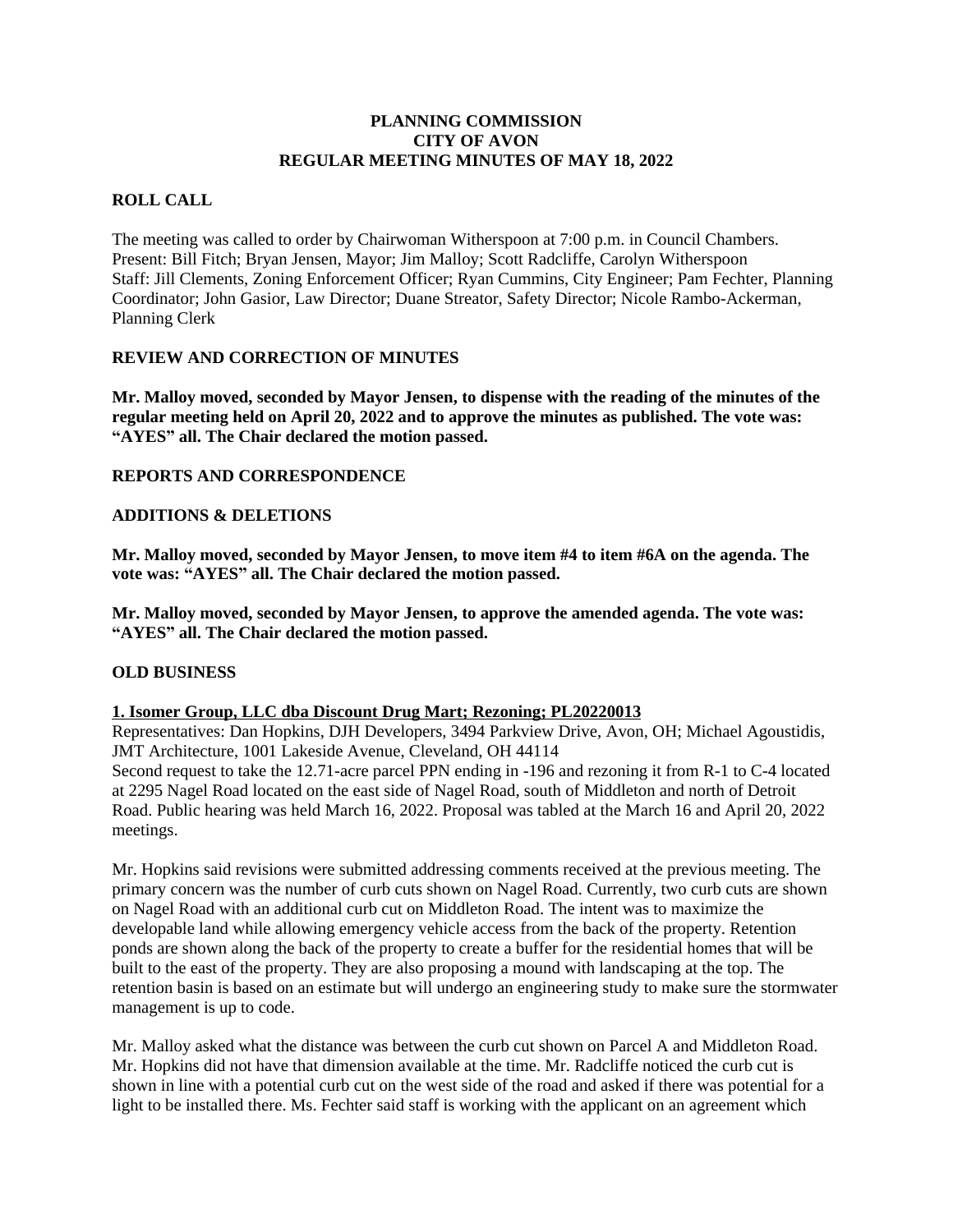includes a provision for the applicant to participate in the installation of a light if it is warranted in the future. Mr. Radcliffe thought the distance between the existing light and the curb cut would be too short to install another light. Mr. Gasior said the determination on whether a light is needed would be based on a traffic study which would be done in the general development plan review process. Mr. Gasior reminded the Commission that the request is only for rezoning which needs to go to City Council for approval and would then be put on the ballot in November as required by the City Charter. There are multiple pieces that need to be resolved in a relatively short period of time in order for the proposal to get on the ballot in time.

Mr. Gasior is working on a development agreement with the applicant to ensure what the City wants is included and he highlighted some items in the draft development agreement. There are to be up to four sub-parcels but the arrangement would be determined by the Planning Commission later. The number of curb cuts is limited to two on Nagel Road and one on Middleton Road, but the final locations are to be part of the final site plan approval process, subject to a traffic study. The developer would also have to recognize that the traffic study would recommend limited access to the property and they shall comply with the limited access to the property and contribute 50% of the cost for the installation of a traffic signal. Language would be included for the developer to provide any required easements for cross access, utilities, drainage, etc. The applicant would also need to submit a stormwater management plan. Landscape areas along Nagel Road compliant with city codes would be required. One sign with no more than four business names would be permitted on Nagel Road. Landscape buffering would be along the east side of the property along the R-1 uses going in as part of the recently approved in the Nagel Farms subdivision. The buffering would include mounding, landscaping and a six-foot high fence. Mr. Gasior would also like to add a provision to help maintain existing trees, especially since the City is working towards becoming a Tree City. He would also like the developer to donate an additional 20 feet of rightof-way. Nagel Road has been identified as an arterial street and the code requires 100 feet right-of-way. He did not think the property would be greatly impacted by this easement due to the utilities being in that area already. City Council will see the final version of the agreement but he asked for any additional comments from the Commission. Mayor Jensen added that the agreement would not prevent further discussion with the developer regarding the location of the curb cuts.

Mr. Cummins recused himself from the discussion since Drug Mart is an active client of Chagrin Valley Engineering.

Mr. Gasior explained that the ordinance will need to go to Council for three readings and the ordinance to allow the rezoning to be put on the ballot will be done at the same time. Mayor Jensen added that there will still be an opportunity for Council to make adjustments to the agreement as needed. Mr. Fitch asked if the proposed rezoning allows for the best use of the property. Mayor Jensen thought the residents would ultimately vote and make that decision. Mr. Gasior recalled how some homes on the south side of Detroit Road wanted to have their property rezoned when City Centre came in because it was so difficult to go west from their driveways due to the traffic. An amendment to the City Charter was added requiring rezoning of property south of I-90 to go to the ballot. The rezoning for Frank Jaram's property at the southwest corner of Nagel Road and Middleton Road will also be on the November ballot. There may be other rezoning requests coming in for the west side of the street in the near future. He thinks the corridor will end up being more commercial than residential. Ms. Fechter added that some residents moving to the area want the convenience of having commercial businesses close by while having access to the highway.

Mr. Agoustidis added that the "D" shown on the proposal was leftover from an old drawing. If there are four uses going into the property, the lots would all conform to the zoning requirements. Mr. Gasior appreciated the clarification since each lot will need to be at least one acre, though Parcel "D" is currently shown as less than an acre. Mr. Agoustidis said it was included on the plan as a comparison to the original plan. Mayor Jensen reminded the Commission that they are not approving the final site plan, just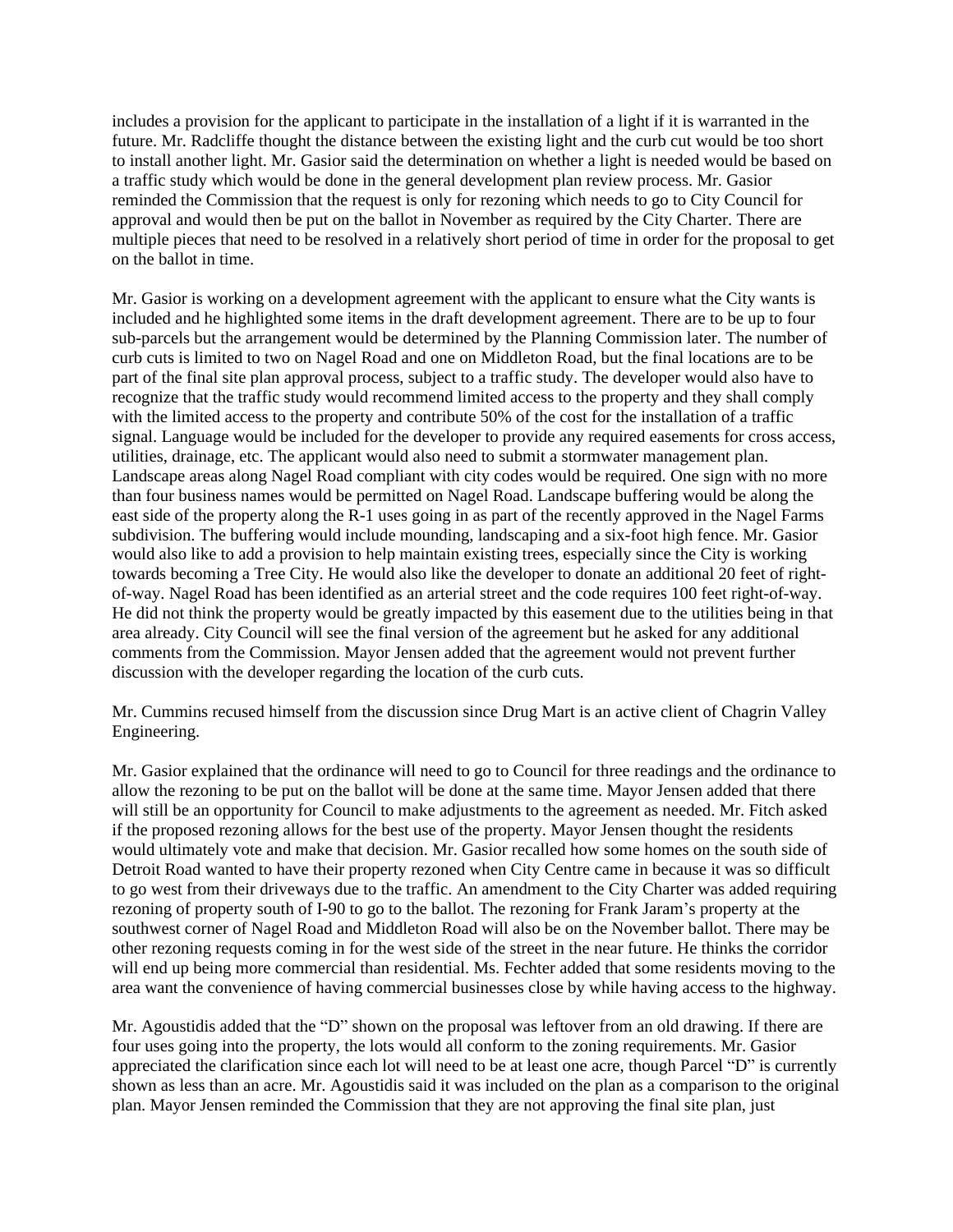recommending the proposal to City Council. Mr. Agoustidis confirmed that the project would meet all of the City's standards, especially since the property owners are local.

**Mr. Malloy moved, seconded by Mayor Jensen, to recommend approval of the request for Isomer Group, LLC dba Discount Drug Mart to take the 12.71-acre parcel ending in -196 and rezoning it from R-1 to C-4 located at 2295 Nagel Road. The vote was: "AYES" all. The Chair declared the motion passed.**

# **2. Red Tail Subdivision No. 17; Amend Preliminary Plat; PL20210047**

 Representative: James Saylor, Reitz Engineering, 4214 Rocky River Drive, Cleveland, OH Request to approve the amended preliminary plat for Red Tail Subdivision No. 17 to include 19 new single-family home subdivision to be located east of St. Theresa off Reserve Way at St Andrews. Public Hearing was held March 16, 2022.

Mr. Saylor said most of the changes made to the plat since the last meeting were made to address the comments. The storm outlet was moved and a lot was added to the corner of Southern Cross Way and St. Gregory Way. The City Engineer also asked that a swale be added along the southern portion of the land. Mr. Cummins said changes were made based on the drainage review and he recommended its approval.

#### **Mr. Malloy moved, seconded by Mayor Jensen, to suspend the rules. The vote was: "AYES" all. The Chair declared the motion passed.**

**Mr. Malloy moved, seconded by Mayor Jensen, to approve the request to amend the preliminary plat for Red Tail Subdivision #17 to include 19 new single-family homes located east of St. Theresa Boulevard off of Reserve Way at St. Andrews. The vote was: "AYES" all. The Chair declared the motion passed.**

#### **3. Red Tail Subdivision No. 17; Final Plat; PL20220001**

Representative: James Saylor, Reitz Engineering, 4214 Rocky River Drive, Cleveland, OH Request to approve the final plat and the recommend to Council to create a Subdivider's Agreement for a 19 new single-family home subdivision to be located east of St. Theresa off Reserve Way at St. Andrews.

Mr. Cummins said the plans were reviewed and all comments had been addressed. A temporary culvert installation was proposed to connect to the turn-around at Williams Court. The lot was adjusted to keep the lot area out of areas that may be in 100-year flood conditions. Mr. Radcliffe asked about the connection to Williams Court. Mr. Cummins pointed out that a stub is shown on the upper left corner of the plans to Williams Court which would allow them access the ditch where the culvert will be. They are proposing to install a culvert in the existing ditch with a concrete road over it. The road would have a guard rail for half of it terminating in a gate for emergency vehicle access only. Mr. Gasior asked if stormwater detention was included since it was not shown in the engineer's estimate. Mr. Cummins said the stormwater detention was provided in the lakes for the golf course. Mr. Gasior asked for a statement for past stormwater credit to be included in the agreement. Mr. Saylor said the calculations were included in the report but would provide a statement. Mr. Saylor added that one of the comments from the Engineer was that a modification would be needed from the riparian setback requirement. The existing ditch has a section that would require a three or four foot encroachment into the setback for the road to be installed. Mr. Cummins said the riparian zone was impacted slightly by the grading associated with the right-of-way area. Given the other stormwater improvements the applicants made, he recommended the Commission consider it a modification and accept the plan as presented.

#### **Mr. Malloy moved, seconded by Mayor Jensen, to suspend the rules. The vote was: "AYES" all. The Chair declared the motion passed.**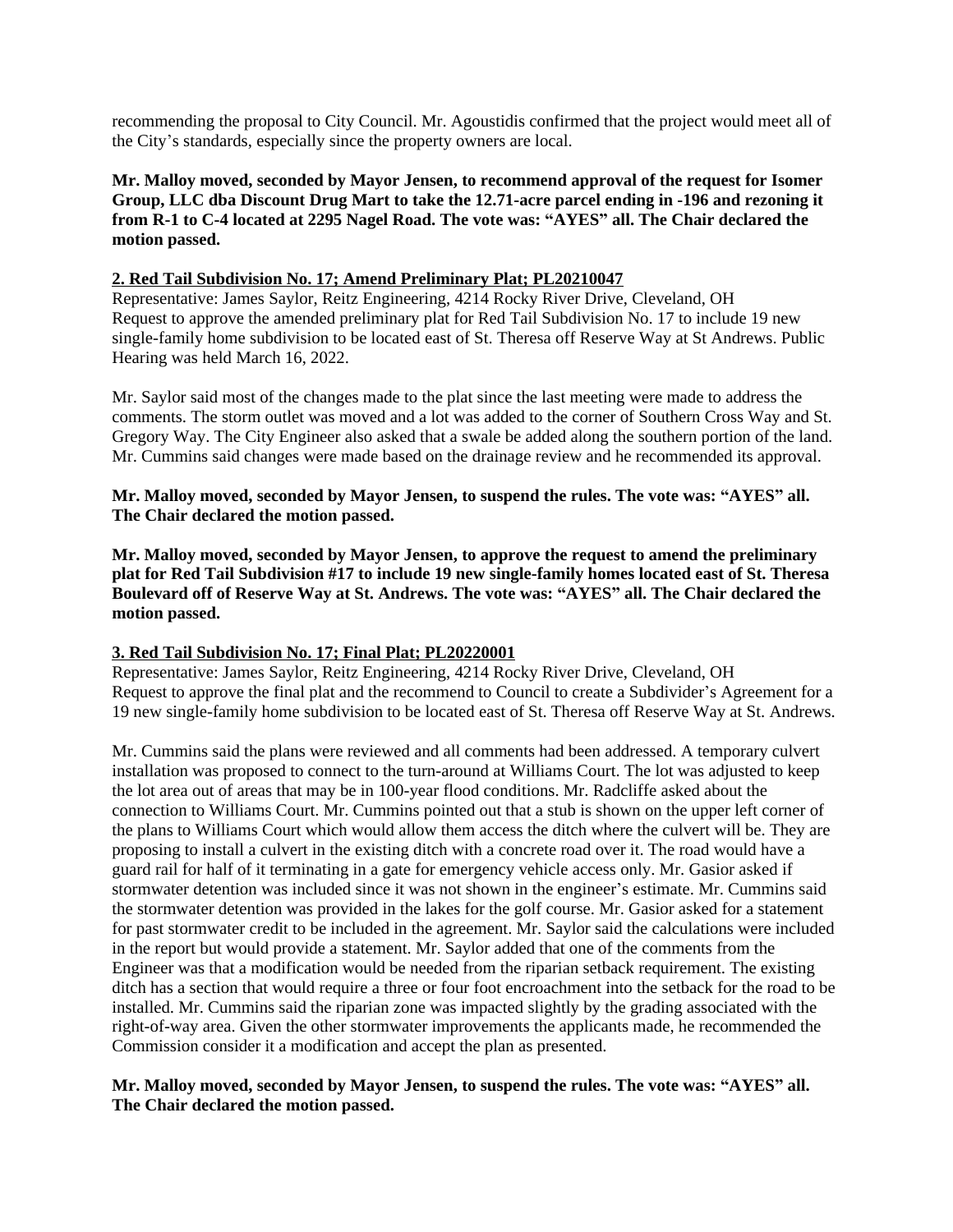**Mr. Malloy moved, seconded by Mayor Jensen, to approve the final plat and recommend to City Council to create a Subdivider's Agreement for Red Tail Subdivision #17 to include 19 new singlefamily homes located east of St. Theresa Boulevard off of Reserve Way at St. Andrews with the modification to the riparian setback as discussed. The vote was: "AYES" all. The Chair declared the motion passed.**

**4. Referral to Council; Amend Planning and Zoning Code**  Moved to Item 6A.

#### **NEW BUSINESS**

#### **5. Avon Self Storage; Final Development Plan; PL20220018**

Representative: Jack Doheny, 1462 Hollow Wood Lane, Avon, OH Request to approve the final development plan for Avon Self Storage for a mini storage facility at 1100 Nagel Road.

Mr. Doheny said he has been working with the City Engineer to finalize the plan. Mr. Cummins said the engineering plans have been reviewed and asked for contingent approval dependent on two easements being recorded. One easement is on the southern portion of the property to connect into the existing ditch and the second is for a 20-foot wide highway easement for the future widening of Nagel Road. Ms. Fechter added that the applicant has been working with staff to get access for the Streets Department to maintain the retention basin on Lear Industrial Parkway. The access is gated but would be accessible for maintenance.

**Mr. Malloy moved, seconded by Mayor Jensen, to suspend the rules. The vote was: "AYES" all. The Chair declared the motion passed.**

**Mr. Malloy moved, seconded by Mayor Jensen, to approve the final development plan for Avon Self Storage for a mini storage facility at 1100 Nagel Road contingent upon recording of the highway and utility easements. The vote was: "AYES" all. The Chair declared the motion passed.**

#### **6. Speedway #101252; Final Development Plan; PL20220023**

Representative: Rob Sweet, McBride Dale Clarion, 5721 Dragon Way, Suite 300, Cincinnati, OH Request to approve the final development plan for a new convenience store with fueling facilities on the southwest corner of Chester Road and Jaycox Road.

Ms. Fechter explained that the project was approved in December 2020. Since then, 7-11 has purchased the stores and now they are coming back with the same proposal. Mr. Sweet said an extension was requested for the 2020 approval but was not approved due to concerns about the development of the area at the time. The proposal consists of a 4,600 square foot convenience store with a 5,400 square foot fueling canopy covering eight double-sided dispensers. 24 parking spaces are proposed with two driveways accessing the site, though there is no direct access to Jaycox Road or Chester Road. Lighting, landscaping and signage is proposed and the sidewalk would be extended along Jaycox Road. The building will be a 23.5-foot tall quick-brick style building with a pitched roof and main entrance on the northern side. Approximately 11 trees and 74 shrubs are proposed due to the constraints of the existing easements on the property. An additional light pole is proposed as requested by the City Engineer. Mr. Cummins said all comments have been addressed and he recommended approval. Ms. Fechter said the comments from the Utilities Department have been addressed and she recommended approval. The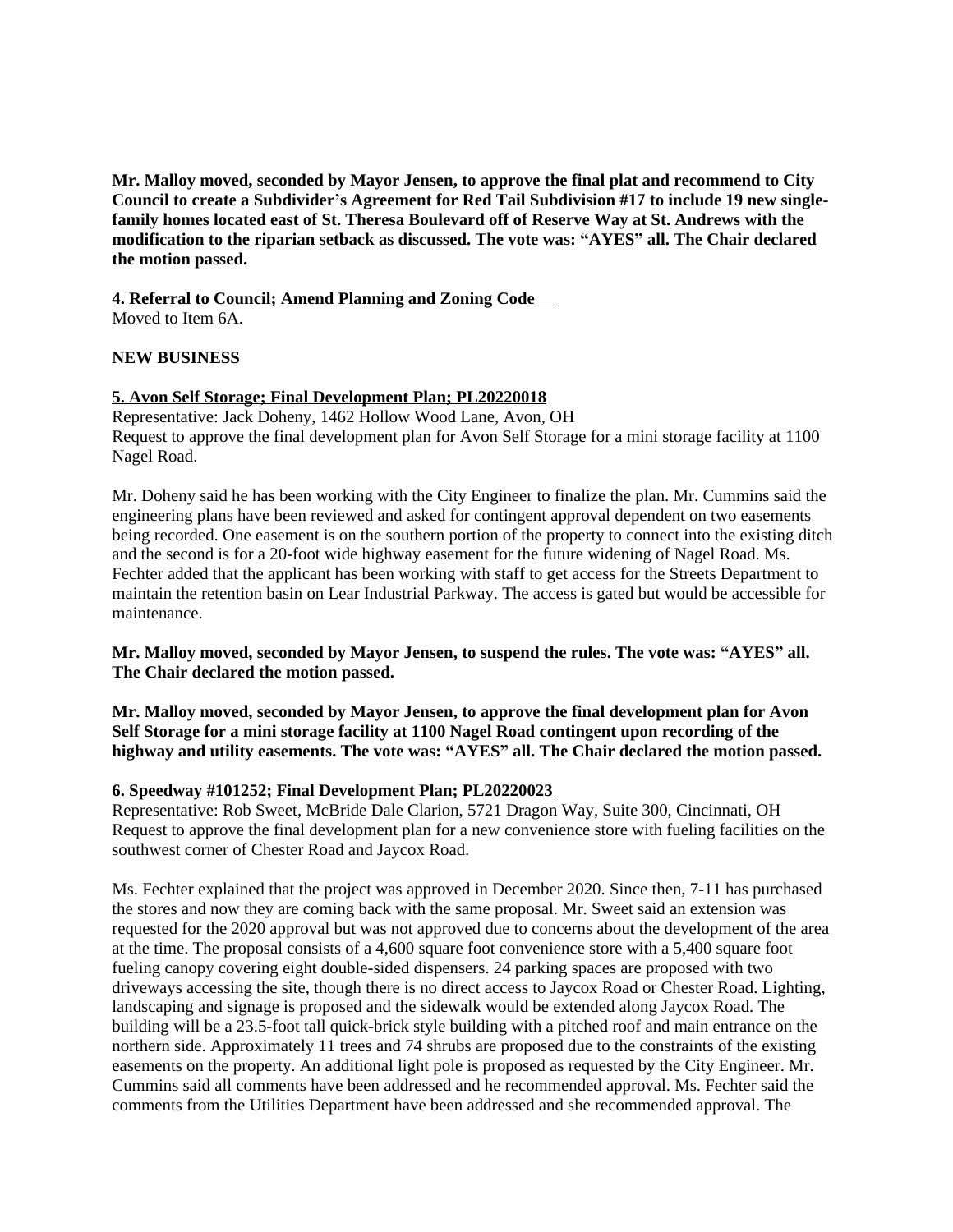Mayor asked if additional trees could be installed, Mr. Sweet said they would install more if they could but they were greatly limited. Mr. Gasior asked what the plans are to accommodate electric cars. Mr. Sweet said Speedway's approach is to deal with that issue when it comes since technology is still evolving. No EV outlets are shown on the current plan. The Mayor asked if there is a plan for EV outlets to be installed if needed and Mr. Sweet said a study will be done to determine the outlets are needed if it comes to that.

# **Mr. Malloy moved, seconded by Mayor Jensen, to suspend the rules. The vote was: "AYES" all. The Chair declared the motion passed.**

#### **Mr. Malloy moved, seconded by Mayor Jensen, to approve the final development plan for a new convenience store with fueling facilities on the southwest corner of Chester Road and Jaycox Road. The vote was: "AYES" all. The Chair declared the motion passed.**

#### **6A. Referral to Council; Amend Planning and Zoning Code**

Per Article VII, Planning Commission (D) Mandatory Referral of the Charter, Avon Planning Commission is recommending Council approval to the Ordinance amending The City of Avon, Ohio Section 1264.04e Area and Density Regulations. Public hearing was held March 16, 2022. Proposal was tabled at the March 16, 2022 meeting.

Ms. Fechter explained that the Concord Village projects brought to light some concerns about safety and the proximity of the units in multi-family residence districts. Currently, ten units per acre are permitted for typical R-3 development and 12 units are permitted for senior housing developments. Concord Village ended up with about 8.7 units per acre after additional requirements were included. As they reviewed the project, they noticed that more landscaping, open space and guest parking to improve safety and make the area more aesthetically pleasing for residents were needed. Ms. Fechter proposed limiting the general population density to eight units per acre and senior housing to ten units per acre. The landscaped open space requirement was increased from 35% to 40%. Ms. Fechter said that when the public hearing was held, the guest parking requirement was not included, so a public hearing would need to be done at the next meeting, but she wanted to include it for discussion now. Other cities include different amounts of guest parking, but Concord Village ended up having one guest parking space for every two units, even though it was to help accommodate lack of parking in the first two phases. Mayor Jensen thought the items covered will help avoid issues in the future. Ms. Witherspoon added that a lot of the comments from the first phase were for recreation and common areas as well as guest parking. Ms. Fechter thought it would be nice to have guest parking scattered throughout the developments. Mr. Radcliffe suggested the guest parking spacing be incorporated into the code changes. Ms. Fechter would look into other communities' requirements for guest parking but thought the other changes could be recommended to Council for approval. Mr. Fitch was concerned about Avon being affordable for families starting out. He thought the additional requirements would make the cost of living that much higher and couples starting families may not be able to afford it. He did not think it was right to ask more of developers after people have already purchased homes without the extra amenities. Mayor Jensen thought some adjustments could be made to address some of the issues but all improvements have a cost for development. The Mayor asked Mr. Cummins to create a mock up of what the additional requirements would look like in a development proposal.

#### **COMMENTS**

#### **ADJOURN**

**Mr. Malloy moved, seconded by Mayor Jensen, to adjourn the meeting at 8:00 p.m. The vote was: "AYES" all. The Chair declared the motion passed.**